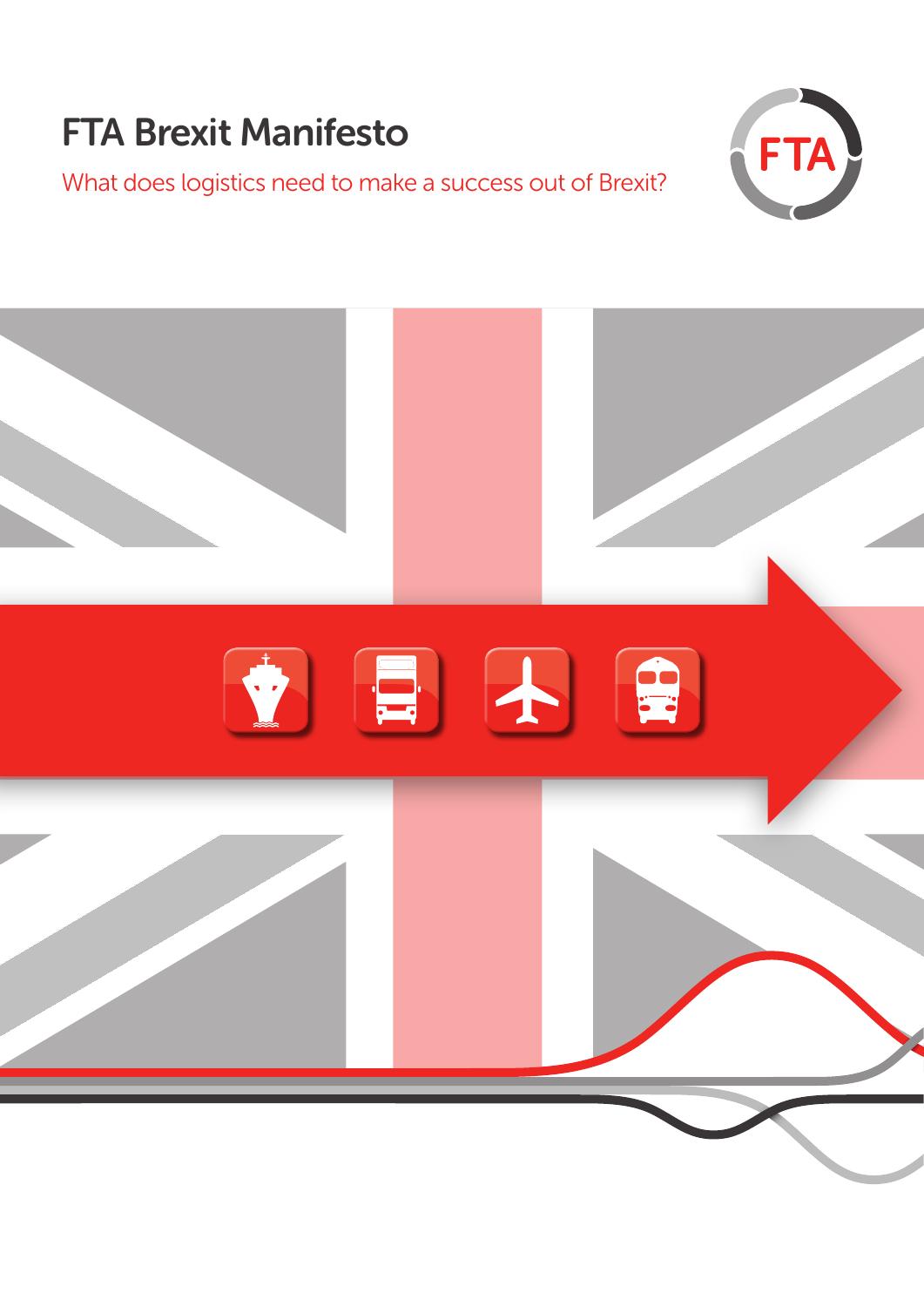# FTA: the voice of the logistics industry





FTA members operate more than 200,000 lorries almost half the UK fleet.



FTA members deliver over 90 per cent of freight moved by rail.



The logistics sector contributes over £121 billion Gross Value Added (GVA) to the UK economy, equating to 11 per cent of the UK non-financial business economy.



Its value to the UK's economy goes much beyond this. Logistics is an enabler, underpinning all segments of the economy, and making both international trade and local deliveries possible.



The annual turnover for the UK logistics sector is £1 trillion.



FTA members consign 70 per cent of UK visible exports by sea. 70% 70%



FTA members consign 70 per cent of UK visible exports by air.



The UK remains a leader in logistics at a global level, and is ranked in the top 10 in the global logistics performance index of the World Bank for 2016.\*



In 2016 the number of individuals working in logistics was around 2.54 million, which equates to approximately eight per cent of the UK workforce. Around 365,000 are non-UK nationals (14 per cent) of which 290,000 are EU nationals (11 per cent).

\* This index ranks 160 countries across the world based on the efficiency of their international supply chains: http://lpi.worldbank.org/international/global

## Global Britain: making the most of international opportunities

#### *1 – Forging new deals with leading and emerging economic powers*

- As a result of Brexit, the UK will be able to negotiate new trading arrangements with countries around the world. Although formal trade negotiations cannot begin while the UK is still a member of the EU, the UK must continue to have informal talks with key trade partners
- Key origin countries for FTA's members are mainly non-EU (China, India, Bangladesh, Sri Lanka and various countries in the Far East). Export markets are primarily EU members, plus the US and Middle East. These countries and other key trading partners should be prioritised for trade deals
- There are various issues that will need to be addressed to ensure that these trade deals are shipper-friendly. These include simple Customs arrangements to minimise red tape and clear Rules of Origin requirements to benefit re-exporters

**KEY ASK** The UK should engage in informal trade deal talks with all important trading partners and ensure that trade deals include measures to minimise red tape and border delays.

#### *2 – Trade with developing countries*

- The EU has set up a comprehensive set of trade preferences with developing countries which allow certain products to be imported with low or zero import tax (Customs duty). These are the Generalised System of Preference schemes and the Everything but Arms scheme
- If the UK leaves the EU without setting up a similar trade preference scheme, then the import taxes will increase to the default tax rates set under World Trade Organization (WTO) rules. This will mean the price of many consumer products such as clothing will increase
- The UK will need special permission from other WTO members to implement its own trade preference scheme. Our members want the UK to adopt the same trade preferences as the EU currently has in place, but then amend them over time as the UK develops its own trade policy

KEY ASK The UK must ensure it has the right systems in place within the WTO to ensure no disruption to trade post-Brexit and must ensure it continues trade preference schemes with developing countries to preserve low-tax imports.

#### *3 – World-class infrastructure and transport links for a global powerhouse*

• In order to seize the opportunities offered by Brexit, it is critical we have the necessary strategic infrastructure in place,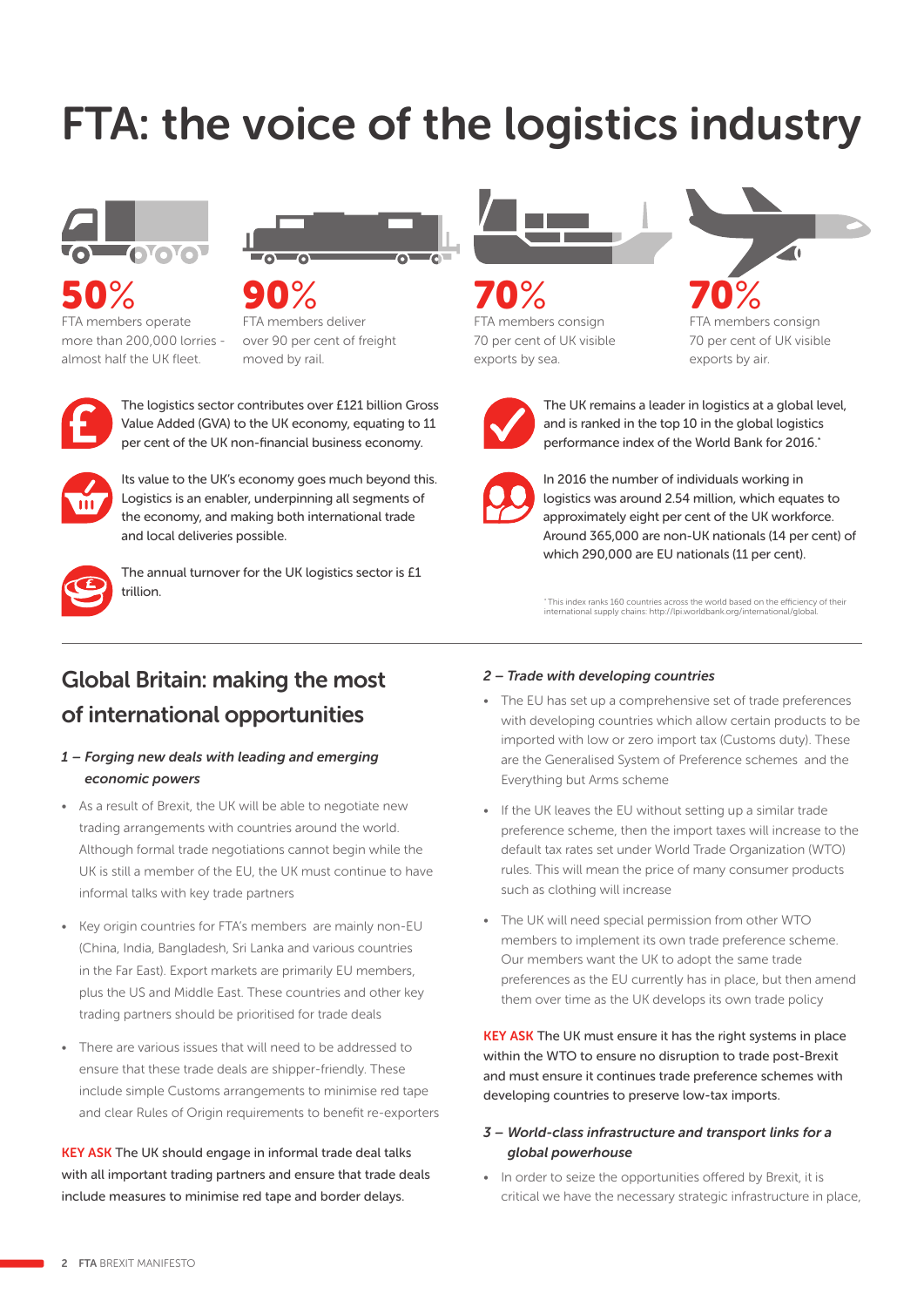as access to emerging markets will become more important to the UK economy

- We welcome the positive decision in favour of a third runway at Heathrow but would like work to start fast on this
- Equally crucial will be the need to have ports able to compete with Rotterdam, Hamburg or Antwerp and to accommodate the newest generations of mega-vessels. UK ports should be well connected to the road and rail network

KEY ASK FTA urges Government to invest in world-class infrastructure for the UK to help industry seize the global opportunities offered by Brexit.

### Accessing the EU market post-Brexit

#### *4 – No barriers to trade with the EU*

- Our members need to be able to trade with the EU in a seamless manner, with minimal red tape and at no additional cost
- There should be no tariffs or quotas for trade with the EU and UK transport operators should retain the right to operate on the EU territory
- Non-tariff barriers, such as administrative formalities, delays at the border, or regulatory barriers to trade, could be as damaging as tariff barriers and ensuring that they are reduced to a bare minimum should be a key priority for Government

#### KEY ASK Trade with the EU should be as seamless as possible, with no tariffs and quotas in place, and no additional administrative formalities, checks and delays at the border.

#### *5 – Seamless access to the EU market for UK transport companies*

- UK registered vehicles can circulate freely between EU member states, subject to cabotage time limits and driving bans when applicable. UK commercial operators holding a Community licence can also operate cross-border with minimal hurdles. This should continue post-Brexit
- Since the opening of the rail freight market to competition it is now possible for any licensed EU rail freight company with the necessary safety certification to apply for capacity and offer national and international freight services by rail throughout the EU. This freedom should also be guaranteed post-Brexit
- Currently the EU single aviation market allows any EU airline to fly any intra-EU route without any requirement for prior authorisation and allowing it to charge the fares it wants. The UK will need to negotiate access to the EU as part of the Brexit negotiation and EU airlines will reciprocally need access to the UK. For flights to non-EU countries the UK will also need to negotiate bi-laterals with those countries which have multilateral agreements with the EU. This should be done as a matter of priority to ensure minimal disruptions

KEY ASK Post-Brexit, UK-registered transport and logistics companies should continue to benefit from a seamless access to the EU market and other markets with whom the EU has agreements.

#### *6 – Ireland*

- The island of Ireland is a special case, due to the fact that it holds the only land border with the EU
- There is a high dependency of trade between the Republic of Ireland and Northern Ireland. Many businesses operate on an 'Island of Ireland' basis
- Most Irish international road haulage traffic transits the UK to reach the rest of the EU, via Irish Sea services

#### KEY ASKS

- Freight movements between Northern Ireland and the Republic of Ireland should not be impeded by border control checks or by protracted administration procedures post-Brexit
- Irish registered freight vehicles transporting goods destined for the EU should not be unduly delayed or hindered by transiting via the GB land bridge

### Making the most of Brexit domestically to build a stronger **Britain**

#### *7 – The Great Repeal Bill: opportunities for regulatory simplification*

- Retaining EU rules will make sense in some cases. We need a proper assessment of the situation, with industry involvement at every step of the way, and we need a smooth transition
- Examples of areas where Brexit would provide an opportunity for better regulation
	- *Working time directive for mobile workers*: FTA members have long been of the view that the application of the working time directive to workers who are already subject to the rigours of the drivers' hours rules is a significant regulatory burden with little demonstrable benefit. Infringements – where they are detected - are usually an indicator of administrative confusion rather than noncompliance
	- *3-in-1 driver card*: Government's Digital by Default agenda favours enforcement from the record rather than inspection of physical documents. Vocational drivers are required to carry a digital tachograph card and Driver Qualification Card whilst driving and possess a driving licence. Only the tachograph card has a technical function
	- *De-couple national and international CPC exams*: New entrants to the profession of transport manager are now